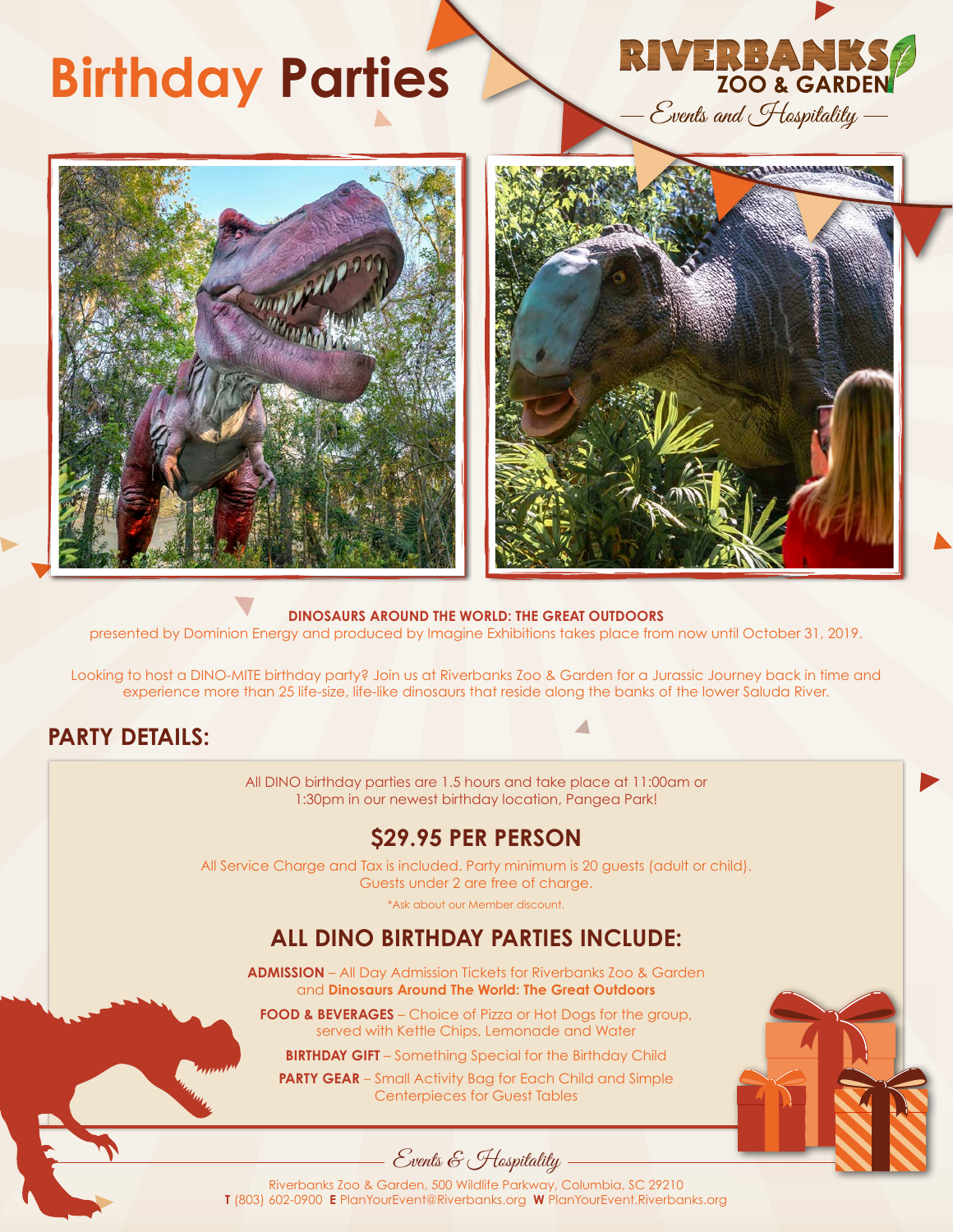# **Birthday Parties**

Use this page to decide if you would like to add any further enhancements!



## **FOOD & DRINK ADDITIONS**

The below food & drink items require an additional 22% service charge and 10% tax.

| <b>SNACKS &amp; PLATTERS</b>           | <b>SERVING</b><br>20-25 quests |
|----------------------------------------|--------------------------------|
| Tortilla Chips, Salsa & Cheese Dip     | \$25                           |
| Roasted Pita Bread w/ Hummus Dip       | \$29                           |
| Vegetable Platter w/ an Aioli Dip      | \$37                           |
| Popcorn                                | \$49                           |
| Cheese Board w/ Crackers & Dried Fruit | \$79                           |

| <b>FINGER FOODS</b>                       | <b>SERVING</b><br>$20-25$ quests |
|-------------------------------------------|----------------------------------|
| Beef Sliders w/ Gorgonzola Cheese         | \$109                            |
| <b>Pork Pot Stickers</b>                  | \$119                            |
| Italian Meatballs in Marinara Sauce       | \$99                             |
| <b>BBQ Chicken Wings (BBQ or Buffalo)</b> | \$99                             |
| Southern Fried Chicken Tenders w/Dips     | \$99                             |
| Mini Spinach Cheese Quiche Tartlets       | \$99                             |

| <b>SIDES</b>                          | <b>SERVING</b><br>20-25 quests |
|---------------------------------------|--------------------------------|
| Homemade Kettle Chips                 | \$29                           |
| <b>Potato Chips</b>                   | \$29                           |
| Potato Salad                          | \$49                           |
| Fresh Fruit Salad                     | \$49                           |
| Salad (Caesar, Greek or Field Greens) | \$79                           |

| <b>DESSERTS</b>                        | <b>SERVING</b><br>20-25 quests |
|----------------------------------------|--------------------------------|
| Personalized Birthday Cake w/ Delivery | Please ask                     |
| Cupcakes                               | \$65                           |
| <b>Cotton Candy</b>                    | \$49                           |
| Cookies                                | \$49                           |
| <b>Brownies</b>                        | \$49                           |
| <b>Rice Krispies</b>                   | \$55                           |



| <b>BEVERAGES</b>                                 | <b>PRICE</b>      |
|--------------------------------------------------|-------------------|
| <b>Locally Roasted Coffee</b>                    | \$2.95 per guest  |
| Sweet or Unsweet Iced Tea                        | $$1.95$ per guest |
| <b>Boxed Water, Fruit Drinks or Canned Sodas</b> | \$2.95 per guest  |
| All Day Soft Drinks Wristband                    | $$5.95$ per guest |
| Bottle of House Wine (Canyon Road, California)   | \$30 per bottle   |
| x5 Bottled Beers on Ice (Yuengling or Bud Light) | \$30 per bucket   |

## **ENHANCEMENT ADDITIONS**

The below enhancement items do not require service charge and and are subject to change.

| <b>RIDES &amp; ATTRACTIONS</b>      | EC.         | <b>ENTERTAINMENT</b>             | <b>PRICE</b>  |
|-------------------------------------|-------------|----------------------------------|---------------|
| <b>Endangered Species Carousel</b>  | 2 per ride  | <b>Face Painter</b>              | \$175/hour    |
| <b>Farm Experience</b>              | 2 per entry | Caricature Artist                | Please ask    |
| <b>Spots &amp; Stripes Railroad</b> | 2 per ride  | The Magic of Ray Show (30 min.)  | Please ask    |
| <b>Wild Adventures Rock Wall</b>    | 3 per climb |                                  |               |
| <b>Sky-High Safari Ropes Course</b> | 7 per climb | <b>INVITATIONS</b>               | <b>PRICE</b>  |
|                                     |             | <b>Custom Digital Invitation</b> | \$4.95/design |

Events & Hospitality



Riverbanks Zoo & Garden, 500 Wildlife Parkway, Columbia, SC 29210 **T** (803) 602-0900 **E** PlanYourEvent@Riverbanks.org **W** PlanYourEvent.Riverbanks.org